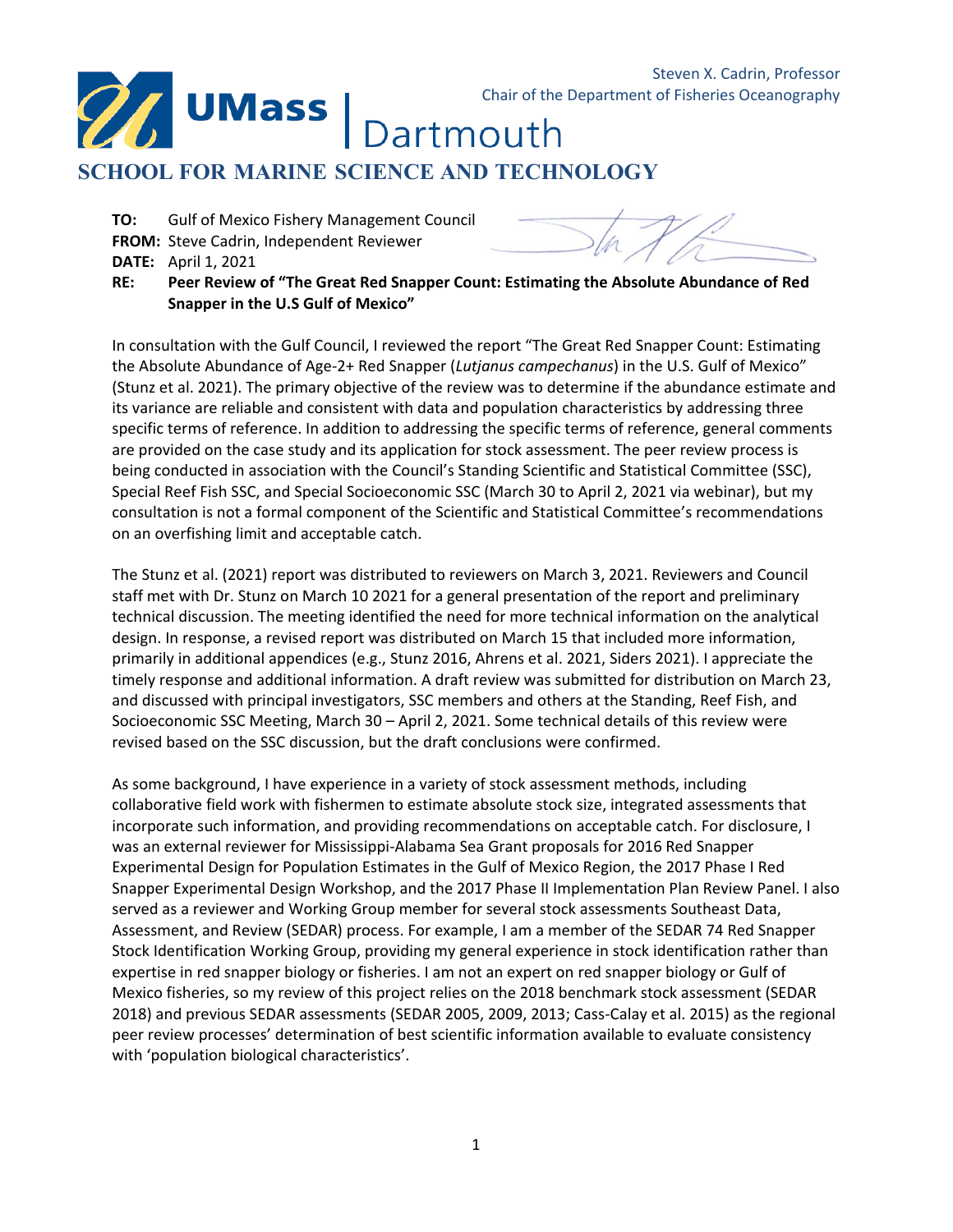#### **Terms of Reference**

- 1. Study Design and Sampling Approaches
- 2. Statistics and Data Analysis
- 3. Results

**Terms of Reference Background:** *The Great Red Snapper Count (GRSC) study provides an absolute abundance estimate of age 2+ red snapper in the U.S. waters of the Gulf of Mexico. The primary objective of the review is to determine whether the absolute abundance estimate and its variance is reliable and consistent with input data and population biological characteristics. The review is divided into three parts and specifically does not address the tagging components of the GRSC.*

In summary of my technical review, I compliment Dr. Stunz and his collaborators on an impressive implementation of a large-scale field study that applies advanced sampling technologies in collaboration with fishermen to provide an absolute estimate of stock size for a valuable fishery. I expect that the project's results will be a valuable resource for understanding red snapper, other reef fishes and their fisheries, and the data will be mined for a variety of applications.

The stratified design is rational for meeting the stated objectives, but the a-priori sampling design could not be implemented, because the sampling frame was poorly defined. Deviations from the sampling design, post-stratification and extensive extrapolation were needed to account for large areas of uncharacterized bottom, strata with low visibility or high red snapper densities. These revisions to the initial design were necessary to adapt to local constraints and conditions, but they impose some biases and tend to underestimate variance.

Paired observations with optic and acoustic sampling technologies suggest that acoustic detectability is much less than optic detectability. Therefore, the detection efficiency of acoustic sampling technology appears to be much less than 100%, as assumed in the analysis. Accordingly, estimates of abundance in western strata, which were primarily based on acoustic sampling, may be substantially underestimated.

The estimate of abundance is substantially greater than those from the SEDAR52 stock assessment, which may reflect uncertain scaling in the assessment, and the difference may decrease when recreational catch is increased in the assessment. However, estimates of red snapper are much more evenly distributed between the eastern and western regions than estimates of abundance by area from the SEDAR52 assessment. This difference in perceived spatial distribution may result from different sampling designs, sampling technologies and estimation methods among regions (e.g., underestimation of abundance in western strata from acoustic methods).

Estimates of variance do not account for substantial sources of uncertainty, because several important aspects of the estimation were assumed to be deterministic (e.g., detection efficiency, imputed density for unsampled strata, species composition, age at length, acoustic signal processing, area swept, …) and considerable sources of uncertainty in the estimation process were not accounted for in the variance estimate (e.g., number of artificial reefs off Mississippi, post-stratification, sensitivity to alternative poststratifications, …).

From my perspective, based on the information provided in the report, estimates of abundance can be considered in an integrated stock assessment. However, the estimate of stock-wide abundance cannot be used directly for stock assessment because regional estimates do not appear to be comparable or additive. The estimated variance of the population estimate may be substantially underestimated and is not reliable for statistical weighting in an integrated stock assessment. The most appropriate integration of the abundance estimates may be to include abundance estimates in eastern regions (with a more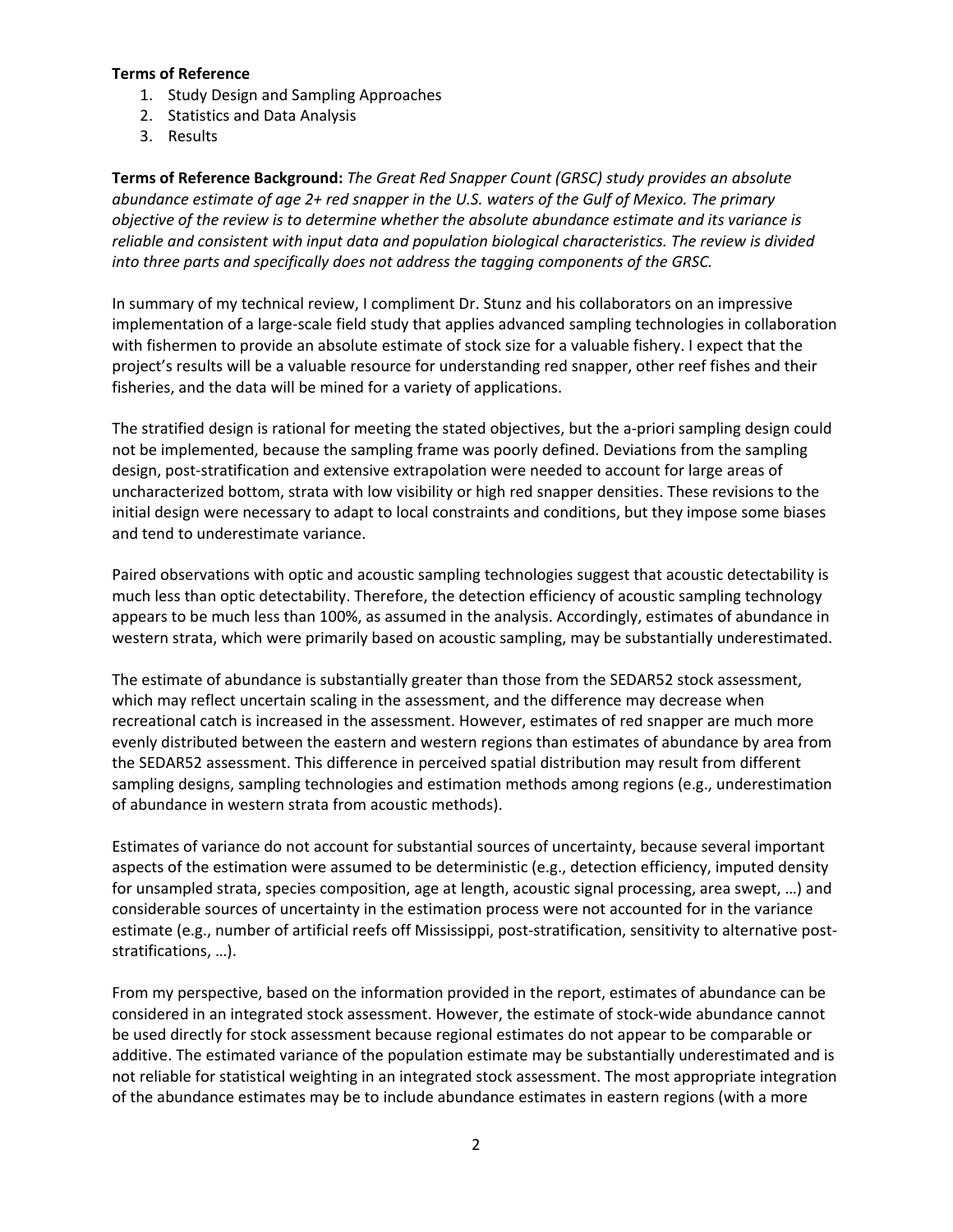credible variance) in the spatially-structured stock assessment and to consider estimates of abundance in the western regions as a lower bound constraint in the assessment model.

# **Term of Reference 1. Study Design and Sampling Approaches -** *Evaluate study design used for developing a composite estimate of absolute abundance by habitat type, depth, region, and age.*

As determined in Phase II of the project, a single sampling method was not capable of estimating red snapper abundance estimates in each habitat type in the northern Gulf of Mexico, so the use of multiple sampling methods that apply advanced technologies were encouraged. Phase II of the project also recognized that habitat mapping was not sufficient for accurately stratifying the northern Gulf by habitat type, but further mapping was explicitly excluded in the project solicitation. Although the challenges of sampling diverse habitats were met by developing and applying state-of-the-art technologies, the large area of uncharacterized habitat in the northern Gulf posed a major source of uncertainty that is difficult to quantify.

# 1.a. Assess the sufficiency of spatiotemporal sampling by study strata

As recommended by Phases I and II of the project, the experimental design was stratified, and stratification was hierarchical (Stunz 2016), based on a-priori strata defined by

- i. region (aligning with state jurisdictions: Texas, Louisiana, Mississippi/Alabama, Florida),
- ii. depth strata within regions (10-40, 40-100, 100-160m),
- iii. habitat type strata within the shallowest three depth strata (artificial reef, natural reef, uncharacterized bottom) defined using available habitat maps.

However, the a-priori sampling design could not be implemented as planned, because the sampling frame could not be well defined, and uncharacterized bottom was heterogeneous.

The a-priori stratification was revised in several ways for estimating abundance:

- Uncharacterized bottom was further stratified based on probability of occupancy by red snapper, and samples were post-stratified for estimating abundance.
- The region of Florida was subdivided into five sub-regions (Figure 5), and the four depth strata off Florida (Figures 2-4) were combined into two depth strata (10-50 and 50-160 m).
- The Mississippi/Alabama region was stratified into three differently defined depth strata for artificial reefs (18-37, 37-55, 55-91 m).
- Some artificial reef strata were further stratified by size categories of red snapper (small, medium, large, extra-large).
- Artificial reef strata in the Texas region were further stratified by size (large and small).
- Pipelines were an additional sampling stratum, and those strata were sampled differently than other artificial reef habitats and sampled with transects with random starting locations.
- The sample design for uncharacterized bottom strata was revised because of local constraints and conditions, and density samples were 'post-hoc aligned with the appropriate strata':
	- $\circ$  Samples from the northern shallow low-probability stratum off Florida were used to represent the northern mid-depth low-occurrence stratum.
	- $\circ$  Samples from the northern mid-depth high-probability stratum off Florida were used to represent the northern deep high-occurrence stratum.
	- $\circ$  Data from sampled strata in the Mississippi/Alabama region were used to represent shallow strata and the deep high-probability stratum.
- Some strata were not sampled, and mean density was imputed from adjacent strata. For example, some strata in artificial reef and shallow-depth strata in the Louisiana region were not sampled and were represented by samples in adjacent Texas strata.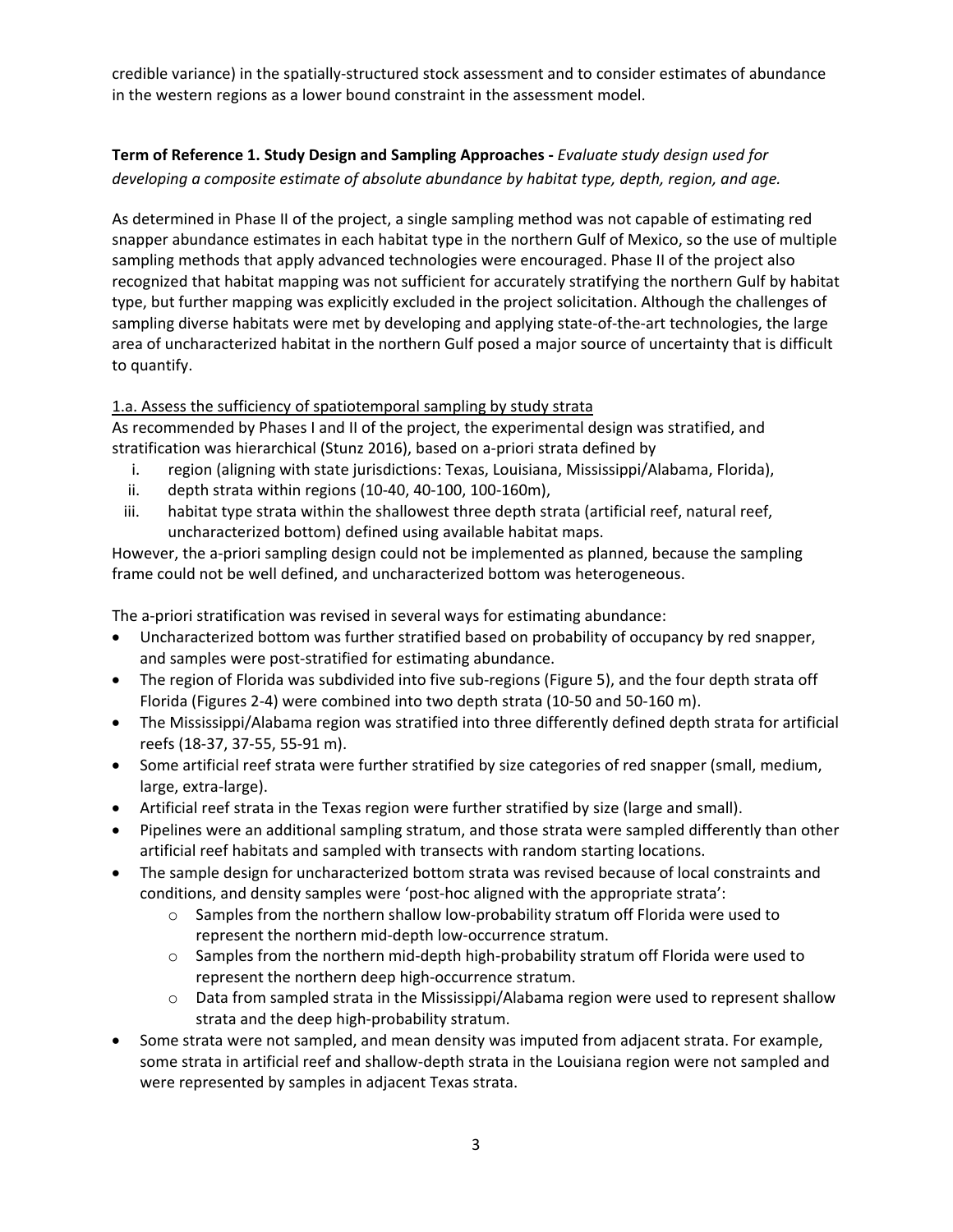Sample selection within strata was random within many strata (e.g., Figure 5 shows randomly selected locations within Florida strata; sampling within uncharacterized bottom strata were at random locations), but non-random in others (e.g., Figures 14, 17 and 18 depict nonrandom transects across depth strata off Texas). The basis of sample allocation among strata were not described, but it appears that sample allocation to strata varied among and within regions. For example, the deepest stratum off Mississippi/Alabama had the least sampling effort because of cost. Stratified estimates were based on stratum area or number of structures.

The sampling frame of artificial reef strata off Mississippi/Alabama region was not well defined. The entire region was stratified by depth, but the sampling grids in the Alabama Artificial Reef Zone only cover about half of the region (Figure 8). Surveys of western Alabama waters outside the zone were used to derive the number of unpublished reefs off coastal Mississippi, but the number of snags reported by bottom trawl surveys suggest that there are more artificial reefs off coastal Mississippi.

Two post-stratification schemes (random stratified and ratio estimator) were applied to estimate stockwide abundance. Post-stratification was based on two-stage adaptive sampling. Post-strata were defined by predictive models of red snapper occurrence as a function of environmental predictor variables using 14 datasets (Siders 2021, Appendix D). Then, post-strata were representatively sampled by the surveys funded by the project.

The resulting sampling design was a mix of stratified random (for most strata), probability-based location sampling (Florida strata and uncharacterized bottom strata in other regions), and depletion sampling (in artificial reef strata off Mississippi/Alabama). Although these sampling designs may be suited for the conditions in each stratum type, they each have fundamentally different potential biases and statistical properties. Therefore, estimates of abundance and variance from each stratum may not be directly comparable or additive for a stock-wide abundance estimate (see notes on 1.e. calibration, below).

# 1.b. Does heterogeneity in sampling by strata affect estimates of absolute abundance and variance around that estimate?

Although the experimental design was stratified, the sampling design was not stratified random (as assumed in the analytical design; see section 2.a., below). The initial sampling design required modifications, including independent sampling among regions and strata. Density estimates were based on optic transects in Florida strata and Mississippi/Alabama natural reef strata. Abundance in artificial reef strata off Mississippi/Alabama was based on optic transects and depletion studies to account for double counting fish in high densities. A combination of optic and acoustic methods was used to sample strata in the western regions and along pipelines where visibility was poor. For example, optic sampling was used to derive species composition, and acoustic sampling was used to derive density in Texas strata. Similar to the different stratifications within regions, the independent sampling methods in each region have different potential biases and statistical properties. Therefore, estimates of abundance and variance from each stratum may not be directly comparable or additive for a stock-wide abundance estimate (see notes on 1.e. calibration, below).

1.c. Evaluate assumptions and biases inherent to the design, and the directionality of those biases Section II.C.3. (sampling biases) discusses potential biases and their expected direction on the abundance estimate. The report concludes that the estimate of abundance is probably underestimated. Although some of the potential biases are positive, and many of the potential biases apply differently to the independent sampling designs and technologies in each region, I agree that the stock-wide estimate of abundance may be an underestimate.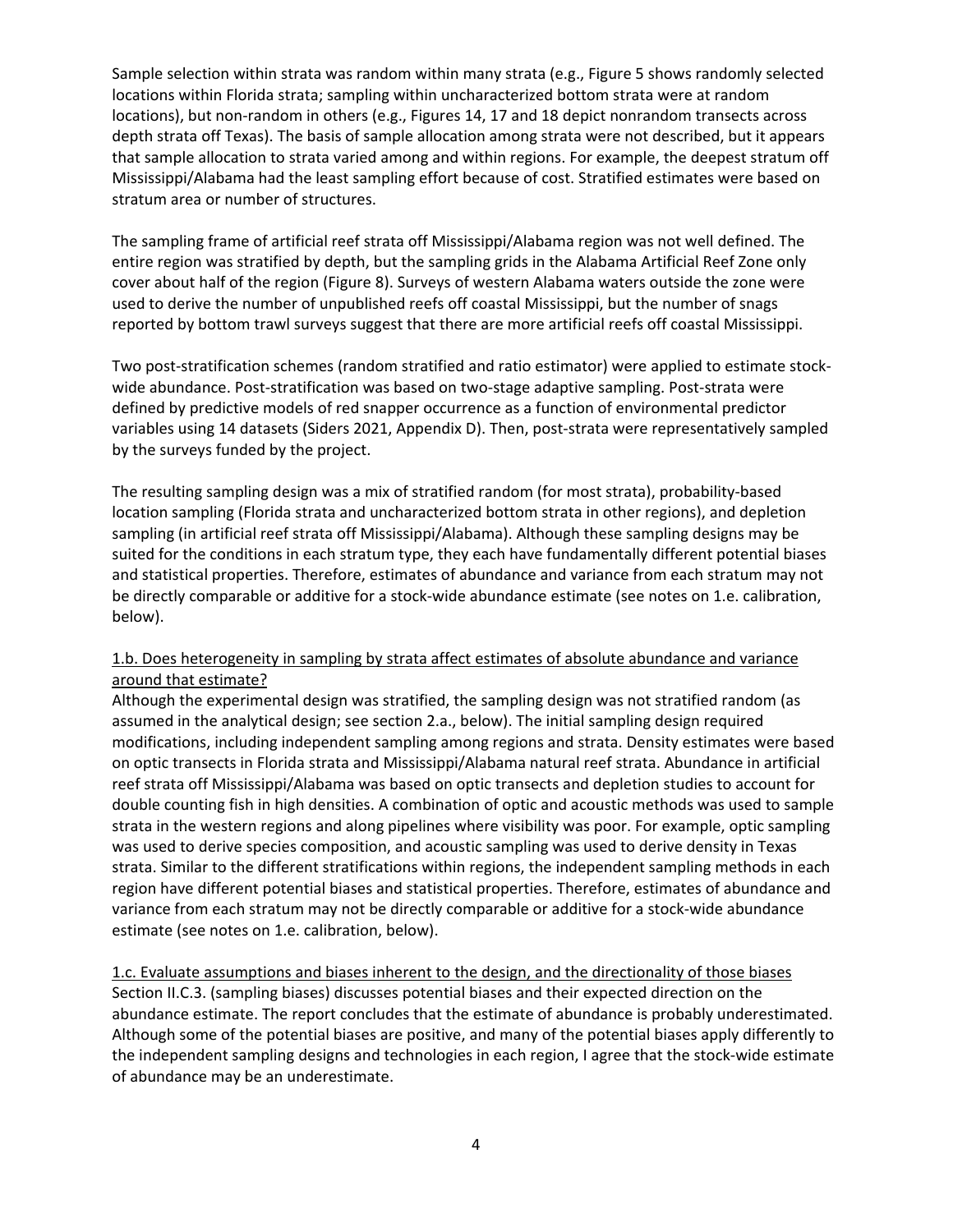The primary source of uncertainty was the assumption that all age-2+ red snapper were fully detectable by the optic and acoustic sampling technologies. Any lack of detection (e.g., from low visibility, high density, presence of congeners, acoustic 'dead zones' near the bottom and artificial structures) would bias the counts to be lower than the true values. Paired observations of optic and acoustic sampling indicates that acoustic detection is much less than 100% (see 1.e. calibration, below), suggesting that abundance is substantially underestimated in western strata where acoustic sampling was applied (Texas and Louisiana).

The design assumed that red snapper were not attracted to sampling devices or did not avoid them. Any avoidance (e.g., by large red snapper) would bias counts low, and attraction would bias counts high. Behavioral experiments (see 1.f, below) suggest that red snapper are not attracted or repelled by the sampling gear.

The design also assumed that the sampling frame included all occupied habitats in the northern Gulf. If some of the stock is outside the sampling frame (e.g., in habitats deeper than 91 m off Mississippi/ Alabama and 160m in other regions), the abundance estimate is biased low. Optic surveys suggest that red snapper occur in habitats beyond the sampled strata (e.g., deep salt dome and pinnacles on the continental slope).

The revised stratifications may have increased precision at the expense of some additional bias. For example, the length of pipelines and number of artificial reefs are uncertain and may have led to extrapolating beyond the intended habitat strata or included uncharacterized bottom in pipeline or reef strata. Surveys of western Alabama waters outside the Alabama Artificial Reef Zone were used to derive the number of unpublished reefs off coastal Mississippi, but the number of snags reported by bottom trawl surveys suggest that there are more artificial reefs off coastal Mississippi.

Video counts off Mississippi/Alabama were based on the MaxN protocol (i.e., deriving count from the maximum number of fish in a single frame during the viewing interval). Schobernd et al. (2014; cited in report but not listed in references) concluded that MaxN may produce biased estimates of abundance, and the mean count performed better in simulation. The report states that MaxN produces a conservative estimate of abundance because all fish are assumed to be in the image, but assuming the maximum count for the area may not be conservative in all conditions.

Other sources of bias include exclusion of statistical outliers, exclusion of small fish, spatial autocorrelation, and environmental conditions. Some observations of extremely high density were considered to be outliers and removed from the abundance estimate. The SSC presentation and discussion indicated that one outlier had large influence on the resulting abundance estimate.

Red snapper smaller than 250mm total length were removed from the analysis, which may have removed some age-2 fish from the abundance estimate. Samples were assumed to be independent, and image processing attempted to minimize autocorrelation, but some spatial autocorrelation among adjacent observations may have persisted. Hypoxia may have negatively influenced counts in some nearshore strata.

# 1.d. Are sampling approaches collectively appropriate for determining an estimate of absolute abundance for red snapper in the Gulf?

Although the sampling methods were appropriate for the regional conditions, they have substantially different detection probabilities (see section 1.e. calibration, below) and potential biases (see 1.c. biases, above). Therefore, estimates of abundance assuming 100% detection are not directly comparable or additive for deriving a stock-wide abundance estimate.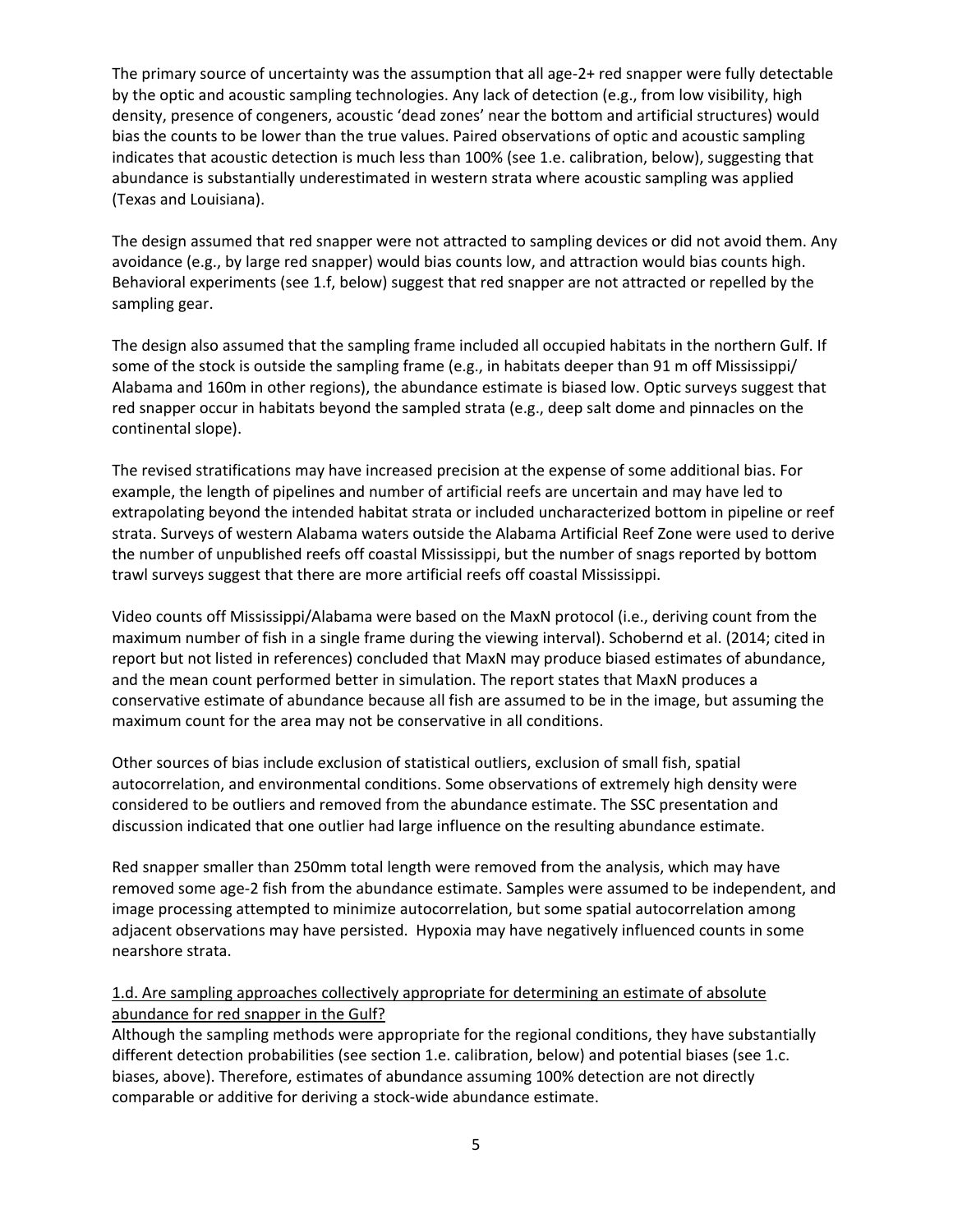# 1.e. Are different sampling techniques effectively calibrated to each other for generating the absolute abundance estimate?

Paired samples of optic and acoustic technologies off Florida offer information on relative detection of the two technologies. Observed densities were weakly correlated (*r*=0.4), suggesting that the true observation error is much greater than the 11% CV derived by the stratified estimate. Density estimates from optic sampling were 9.1 times greater than those from acoustic sampling, suggesting that the assumption of 100% detection for both technologies is invalid. Revised analyses of paired observations presented at the SSC meeting that have refined assumptions of area sampled by each gear suggested that optic sampling were approximately four times greater than those from acoustic sampling

Model diagnostics for the depletion studies in Mississippi/Alabama artificial reef strata are not provided to evaluate how well catchability is estimated from the depletion samples. Results from the depletion experiments could help to evaluate the assumption of 100% detection of acoustic methods in other strata.

# 1.f. Are the biases and limitations of each approach effectively addressed?

Sampling protocols were designed to minimize biases, but some considerable biases remain (see 1.c. biases, above). Behavioral experiments were conducted off Florida to test attraction to or avoidance of the three mobile sampling gears utilized among Gulf regions. Minimal positive or negative behavioral reaction was observed displayed.

**Term of Reference 2. Statistics and Data Analysis -** *Evaluate the statistical methods used to analyze the data, and to construct the absolute abundance estimate and its variance*. Phase II of the project specified a target coefficient of variation (CV) of 30%, which is realistic for a field survey of a fishery resource.

2.a. Is the statistical variance appropriate for habitat-specific, regional and Gulf-wide estimates? The analytical design assumed simple random sampling within strata to derive stratum means and variances, and stratum statistics were combined to derive stratified mean and variance. However, the samples were not collected with a stratified random design. The implemented sampling was a mix of stratified random (for most strata), probability-based location sampling (Florida strata and uncharacterized bottom strata in other regions), and depletion sampling (in artificial reef strata off Mississippi/Alabama). Some observations were autocorrelated and not truly independent observations.

Arithmetic stratum means and variances are unbiased estimators, but descriptive diagnostics (e.g., statistical distributions of observations within strata, relative frequency of zero-count observations, strata with all zero-count observations?) were not provided in the report to determine if arithmetic means were appropriate for the application. Some observations of extremely high density were considered to be outliers and removed from the abundance estimate, which suggests that alternative estimators could be more efficient and better suited to the distribution of observation errors (e.g., Pennington 1983, Tu 2006).

2.b. Are potential sources of uncertainty effectively incorporated into variance estimates? Estimates of variance do not account for substantial sources of uncertainty. Several important aspects of the estimation were assumed to be deterministic (e.g., detection efficiency, imputed density for unsampled strata, species composition, age at length, acoustic signal processing, area swept, …) when they also had considerable uncertainty. Other sources of uncertainty in the estimation process were also not accounted for in the variance estimate (e.g., number of artificial reefs off Mississippi, poststratification, sensitivity to alternative post-stratifications, …).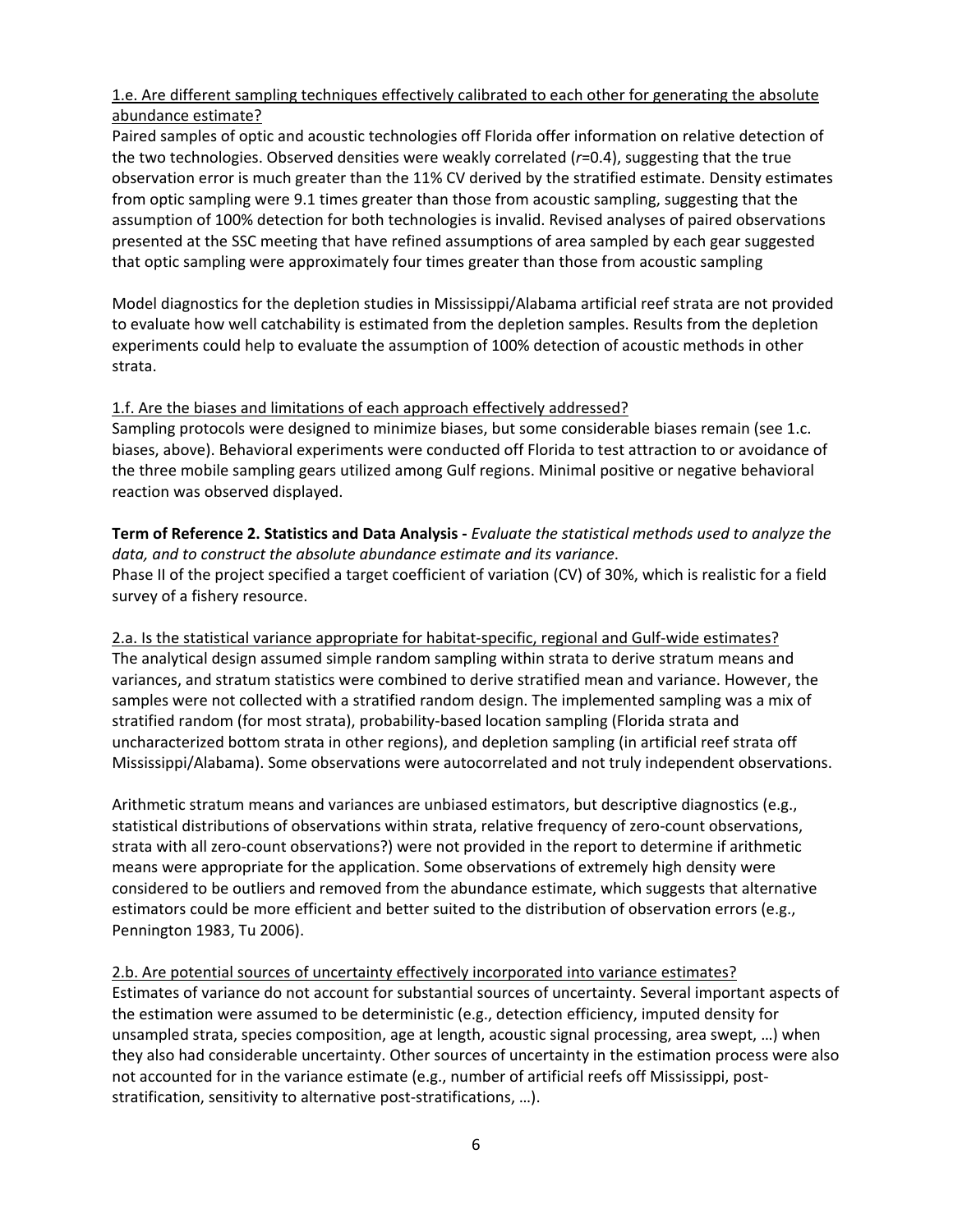At the SSC meeting, Dr. Stokes explained that observation error increases variance estimates, but those proofs assume that measurement error is white noise (i.e., measurement errors have a mean of zero), but several of the measurement errors may not involve white noise. For example, the 100% detection assumption implies that there were zero red snapper in acoustic 'dead zones'. So, any red snapper in that zone, and variability of density in that zone make the estimate of variance less than the true variance.

The two post-stratification schemes produced similar estimates (within 4.9 million or 4.4%). However, these are not technically independent estimates or replicates, because they are derived from the same data. This 4.4% is a measure of sensitivity to the post-stratification method and is not included in the 11% CV measure of precision within a model. Therefore, variance of the population estimate may be substantially underestimated.

Stratified sampling with a high frequency of zero-count observations and low replication from overstratification tends to produce underestimates of variance (Tu 2006). At the extreme, strata with all zero-count observations have an estimated stratum variance of zero, and these strata decrease the estimate of stratified variance. However, these zero-count observations within the habitat of red snapper are not representative of the low (but non-zero) density in the stratum or the variance in the stratum. Stratum statistics presented at the SSC meeting included 17 of 54 strata (31%) that had mean density=0 variance=0 (two of the zero-strata had 0 stratum size). Those zero-strata do not contribute to the stock-wide abundance estimate but they have considerable influence on the stratified variance. These strata include red snapper habitat, so the true density and variance are greater than zero, and the zero-stratum results from low densities that are below the detection limits of the sampling technologies.

#### 2.c. Are imputations made for unsampled regions appropriate, and what are the potential implications for the direction of biases in the estimates?

Some strata were not sampled, and mean density was imputed from adjacent strata. For example, some strata in artificial reef and shallow-depth strata in the Louisiana region were not sampled and were represented by samples in adjacent Texas strata. Although such imputation may be the best approach to address the unsampled strata, the imputation is not accounted for in the estimation of variance, so the estimate of precision is biased low.

The large extent of uncharacterized bottom required extensive extrapolation, with low ratios of sampled units to total units. These low sample ratios should produce low estimates of precision.

# **Term of Reference 3. Results -** *Is the estimate and its variance reliable, consistent with input data and population biological characteristics, and useful as an estimate of absolute abundance of age 2+ red snapper?*

The estimate of age-2 red snapper abundance in late 2019 was 110 million with a CV of 11%. If the CV is correct, abundance estimates are appropriately reported in significant digits of 10-million. Because of the large area of uncharacterized habitat, those strata contributed the most to the stock-wide abundance estimate. As reported in section II.F.2.c (estimate reconciliation) the estimate of abundance is substantially greater than contemporary estimates from the SEDAR52 stock assessment. The stockwide estimate of age-2+ abundance is about four times greater than the projected 2019 abundance and greater than estimates of unfished stock abundance from the SEDAR52 stock assessment (Figure 1. below; SEDAR 2018; age-2+ estimates and projections from M. Smith).

The report explains that a large portion of the estimated abundance is from uncharacterized bottom that is not targeted by red snapper fisheries and not well indexed by fishery-independent surveys in the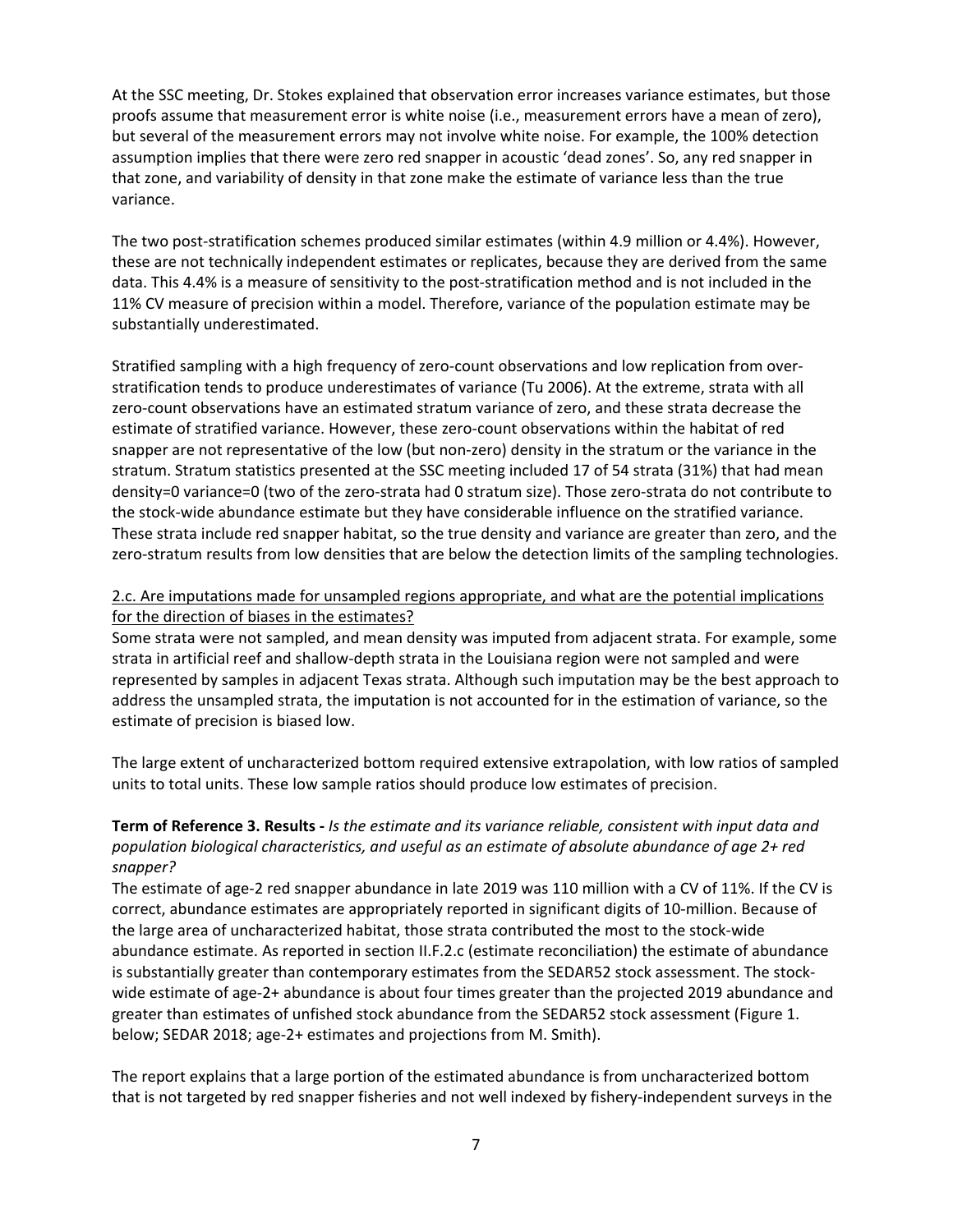stock assessment. However, if there is a large refuge from fishing, age composition samples should suggest a relatively low mortality rate, unless there is limited movement among fishing grounds and the refuges. Section II.D (tagging) reported that the average movement was 1-3 km, which should provide some mixing among adjacent habitats. Apparently, the assessment will be revised with increased estimates of recreational catch, which are expected to increase the stock assessment's estimate of abundance.

The estimated spatial distribution of the resource is relatively even (53% eastern regions, 47% western regions), which is substantially different than the spatial distribution estimated by the SEDAR52 assessment (21% eastern area, 79% western area; Figure 1). Stock assessments are typically better at assimilating data and estimating relative stock status than they are at estimating absolute stock size, but the different perspectives of spatial distribution raises concerns that the apparently even spatial distribution may result from unequal sampling efficiencies of the different sampling methods used in each region. Most hard bottom was in the Florida strata, sampled with optic methods, but most oil and gas platforms were in western region, sampled with acoustic methods. Estimates of abundance assumed 100% detection, but paired comparisons show that acoustic sampling has much lower detection. Therefore, abundance in western regions may be substantially underestimated, and including them in an integrated stock assessment may impose conflicting information on scale.



*Figure 1. Red snapper abundance in the eastern and western areas of the northern Gulf of Mexico estimated from the Great Red Snapper Count (GRSC) and the SEDAR52 stock assessment (SEDAR 2018; unfished, 1870-2016 estimates, 2017-2020 projections at the overfishing limit).*

#### 3.a. Assumptions and biases inherent to the methods

Assuming 100% detection bias may have substantially underestimated abundance in western regions (see 1.e. calibration, above).

The relatively low CV despite the sampling challenges (e.g., heterogeneous habitats, visibility, high densities, patchy distributions) suggests that the variance estimate does not account for major sources of uncertainty and post-stratification (see 2.b. variance, above). Estimates of variance do not account for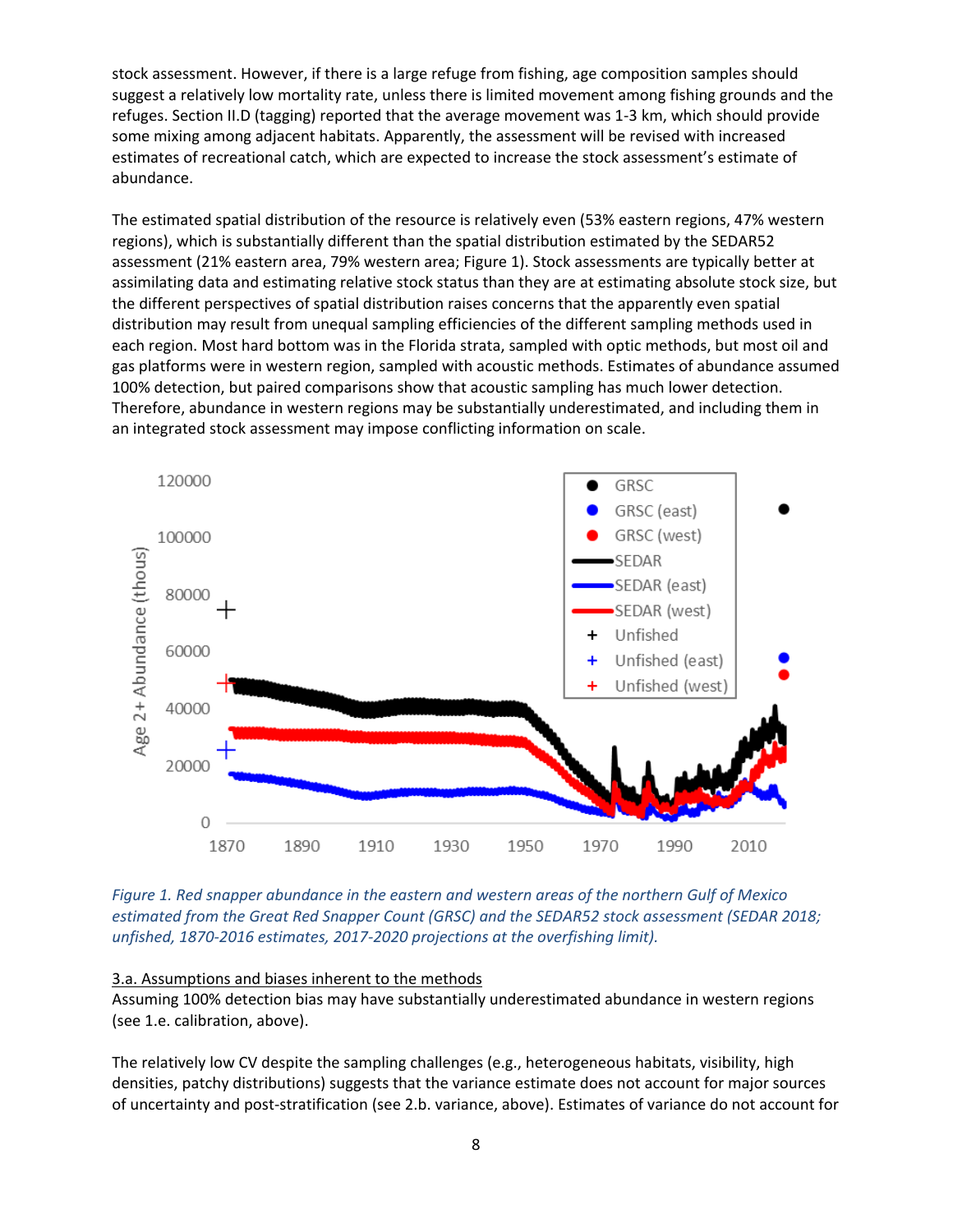substantial sources of uncertainty, because several important aspects of the estimation were assumed to be deterministic, and considerable sources of uncertainty in the estimation process were not accounted for in the variance estimate. Paired samples of optic and acoustic technologies off Florida offer information on relative detection of the two technologies. Observed densities were weakly correlated (*r*=0.4), suggesting that the true observation error is much greater than the 11% CV implied by the stratified estimate. Therefore, variance of the population estimate may be substantially underestimated, and the estimate of variance is not reliable for application in risk-based catch advice or an integrated stock assessment.

#### 3.b. Are assumptions made appropriate, given study design considerations?

Deviations from the a-priori sampling design were apparently necessary because of uncertain sampling frames and field conditions. However, these deviations from the design impose some biases and tend to underestimate variance.

#### 3.c. Describe the magnitude and directionality of any biases

Section II.C.3. (sampling biases) discusses potential biases and concludes that the estimate of abundance is probably underestimated. I agree that the stock-wide estimate of abundance may be an underestimate (see 1.c. biases, above).

### 3.d. Can the data presented be combined with age-specific composition information for generating an age-specific estimate of abundance?

The estimate of stock-wide abundance cannot be used to derive an age-specific estimate of abundance, because regional estimates do not appear to be comparable or additive (see 1.e. calibration, above).

#### **General Comments**

Although the primary objective of the review was focused on the terms of reference to determine if the abundance estimate and its variance are reliable, this review offers the opportunity for more general perspectives on the scientific contribution and application to fishery management. Despite the limitations of the study detailed in the report and in my review, the project is an impressive case study in fisheries science that demonstrates value of an independent estimate of abundance based on collaborative fieldwork with fishermen and advanced technologies. The intense preparation, planning, and implementation, involving dozens of scientists, students, and fishermen serve as models for future large-scale case studies. The regional scope is rare but comparable to other large and successful investments in the assessments of southern bluefin tuna, Pacific halibut, and Atlantic sea scallops.

From my perspective, based on the information provides, the estimate of stock-wide abundance cannot be used directly for stock assessment because regional estimates do not appear to be comparable or additive. The most appropriate application may be to include abundance estimates in eastern regions (Tables 5 and 6) with a more credible variance in the spatially-structured assessment and to consider estimates of abundance in the western regions as a lower bound constraint in the assessment model.

#### **References**

- Ahrens, R., K. Boswell, J. Cowan, S. Midway, W. Patterson, D. Portnoy, and D. Wells. 2021. Design of a Multidisciplinary Study to Estimate Red Snapper Population Size, Population Connectivity, and Mortality Rates in the US Gulf of Mexico. Appendix to Stunz et al. Estimating the Absolute Abundance of Age-2+ Red Snapper (*Lutjanus campechanus*) in the U.S. Gulf of Mexico. Mississippi-Alabama Sea Grant Consortium, NOAA Sea Grant. 454 pages.
- Cass-Calay, S.L., C.E. Porch, D.R. Goethel, M.W. Smith, V. Matter, and K.J. McCarthy. 2015. Stock assessment of red snapper in the Gulf of Mexico 1872 – 2013 - with provisional 2014 landings. (sedarweb.org/2014-update-sedar-31-gulf-mexico-red-snapper).